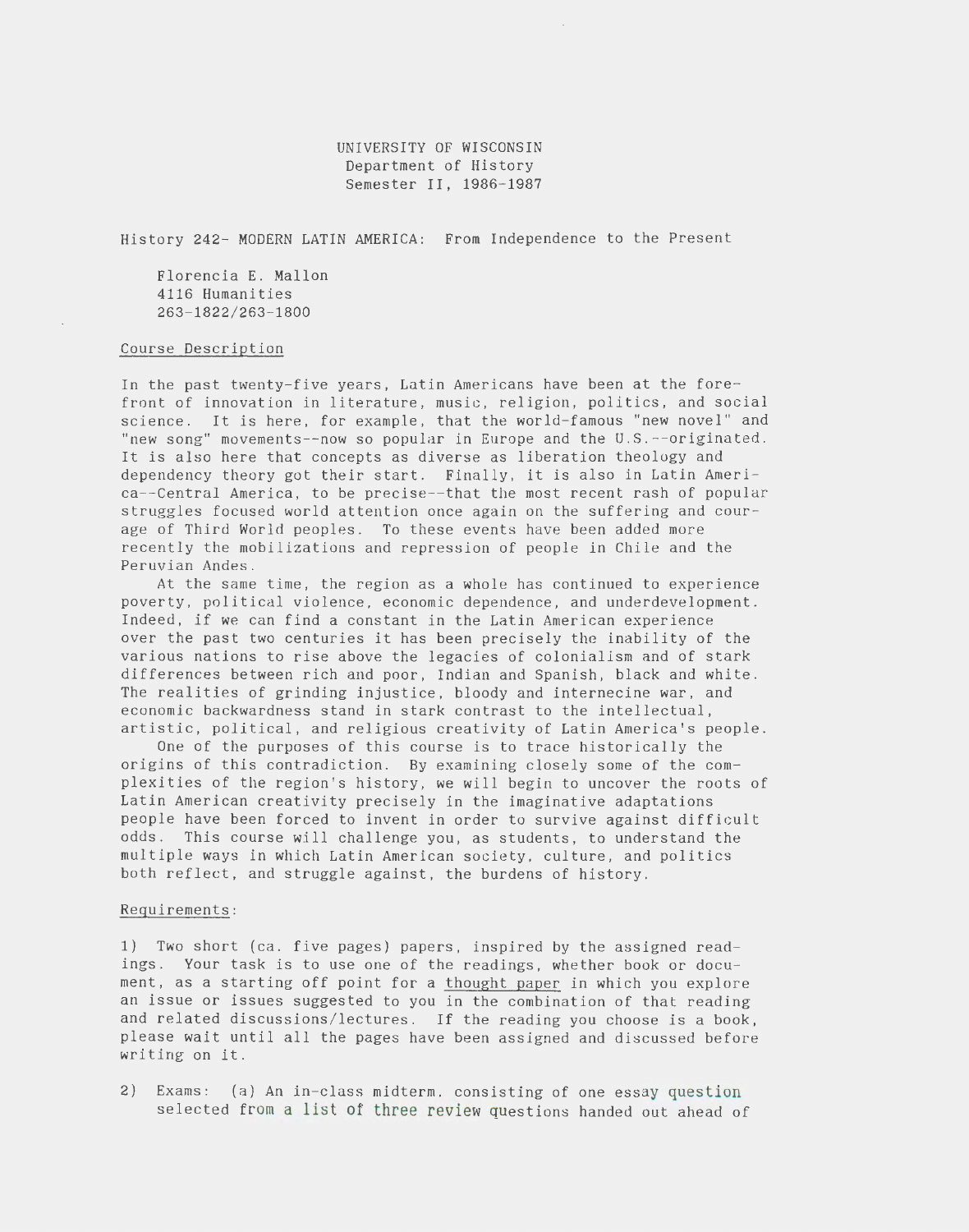History 242- Modern Latin America Mallon page two

time; and (b) A final exam, consisting of one comprehensive essay question, one essay on the second half of the course, and an I.D . section also based on the second half of the course.

- 3) Honors/Extra Credit Option: A semester project, consisting of an 8 to 10-page life history. You detail the experiences of a specific individual, in a specific country, over a period of forty years. The criteria for defining the individual will be established in consultation with the T.A. and/or the professor. In addition to the life history itself, you will also present a 1-page proposal for the project, due the fifth week of class, and an abstract of 1-2 pages, to be handed in with the life history. In the abstract, you should explain what you are trying to accomplish in your life history, and honestly assess how well you think you meet your goals. The details of the project, how to carry it out and what it entails, can be discussed with the T.A. or professor periodically throughout the semester. As an extra credit or honors option, the project is undertaken in lieu of one of the short papers.
- 4) Grading: Short papers: 30% (15% each); midterm: 20%; final exam : 30%; discussion: 20%; honors/extra credit option: to be discussed with professor and T.A.

List of Assigned Readings:

Argueta, Manlio, One Day of Life (New York: Random House, 1983).

Mallon, Florencia E., The Defense of Community in Peru's Central Highlands: Peasant Struggle and Capitalist Transition, 1860-1940 (Princeton, N.J.: Princeton University Press, 1983).

Perlman, Janice E., The Myth of Marginality: Urban Poverty and Politics in Rio de Janeiro (Berkeley, CA: University of California Press, 1976) .

Vargas Llosa, Mario, The War of the End of the World (New York: Random House, 1986).

Winn, Peter, Weavers of Revolution: The Yarur Workers and the Chilean Road to Socialism (New York: Oxford University Press, 1986).

SCHEDULE OF LECTURES, READINGS, DISCUSSIONS, AND WRITTEN ASSIGNMENTS

UNIT I- FROM COLONIES TO NATION-STATES? (1810-1930)

Week 1- The Colonial Heritage 1/21- Introduction 1/23- Independence and its Aftermath No Reading; Set up Discussion Sections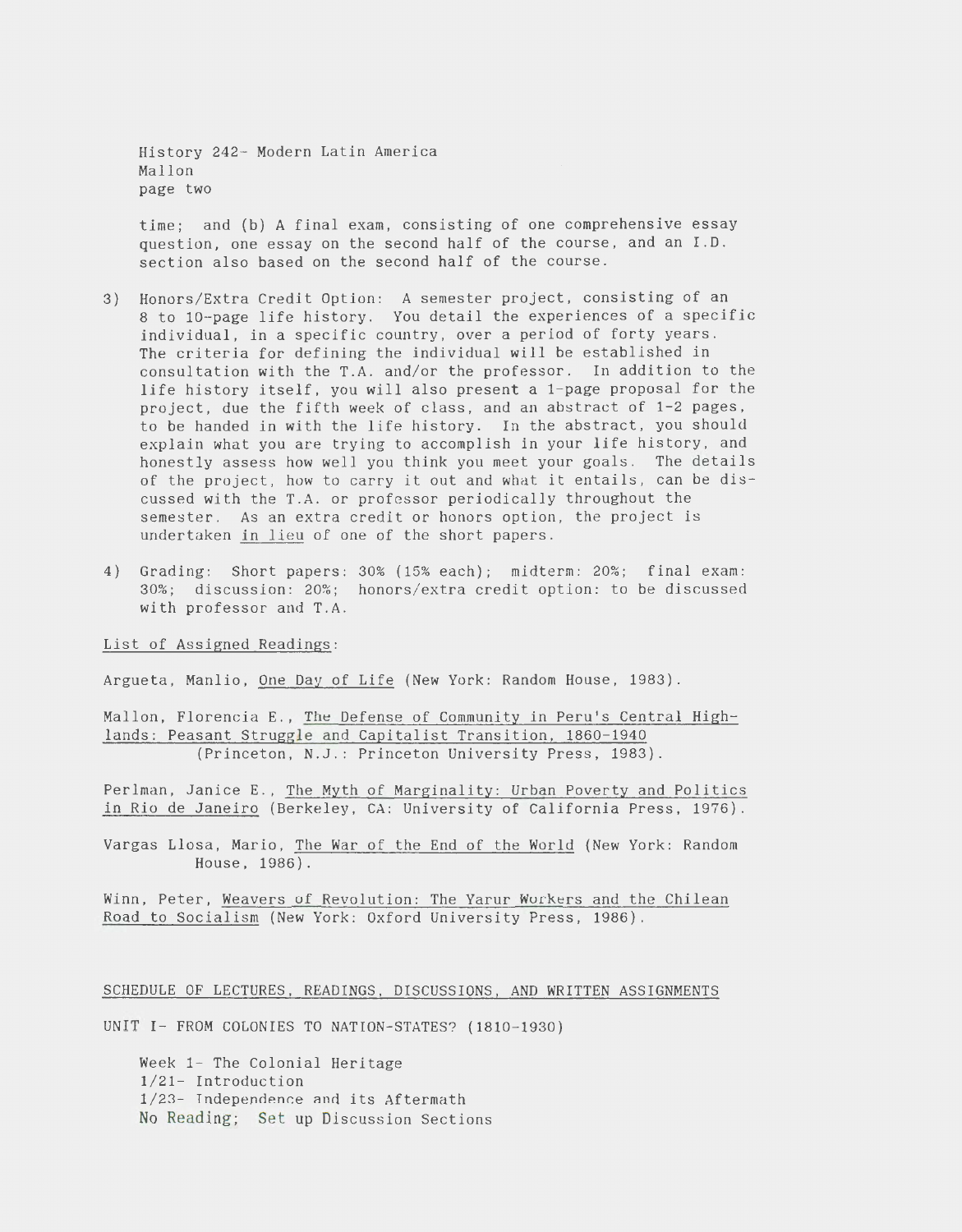```
History 242- Modern Latin America 
    Mallon 
    page three 
    Week 2- Neocolonialism vs. Autarky, 1825-1860 
      1/26- Between the Masses and the World Economy: Haiti and Paraguay 
      1/28- The Frustrating Search for Stability: Mexico 
      1/30- The Exceptions: Brazil and Cuba 
    Reading: Mallon, pp. 3-57. 
             Document # 1 
    Week 3- The Penetration of Capital, 1860-1930
      2/2- Cuba
      2/4- Bolivia
      2/6- Brazil
    Reading: Mallon, pp. 57-243. 
    Week 4- Nineteenth-Century Politics and the Nation-State, 1850-1900 
      2/ 9- The Birth of an Authoritarian State: Mexico 
      2/ 11- The Struggle over Democracy: Chile 
      2/ 13- Analysis of a Document (Discussion and Lecture) 
    Reading: Document # 2 
             Vargas LLosa, pp. 3-168. 
    Week 5- Indians, Peasants, and the Nation 
      2/ 16- Yaqui Resistance and Survival 
      2/ 18- A Millenarian Response to the Penetration of Capital 
      2/ 20- Map Quiz and Review Session for Midterm 
    Reading: Vargas Llosa, pp. 168-350 . 
    Week 6- The Emerging Balance of Power 
      2/23- MIDTERM IN CLASS
      2/ 25- The Mexican Revolution 
      2/ 27- The Afro-Argentines of Buenos Aires 
    Reading: Vargas Llosa, pp. 353-568. NO DISCUSSION SECTIONS. 
UNIT II- THE FRUITION OF CAPITALISM, 1920-1960 
    Week 7-
Crisis: The Great Depression 
      3/ 2-
The Violent Reaction: El Salvador, 1932 
      3/4- Authoritarianism vs. Popular Front: Argentina, Brazil, and
            Chile 
      3/6- A Populist Alternative: Cárdenas in Mexico
    No New Reading; Discussion on Vargas Llosa . 
    Week 8- The Development of Capitalism in Agriculture
      3/9- Continuity and Change: The Great Estate
      3/11- The Capitalist Plantation
      3/ 13- The Peasant Response: Politics and Consciousness 
    Reading: Mallon, pp. 247-348. 
    FIRST PAPER DUE BY FRIDAY, MARCH 13TH, AT 5:00 P.M .
```
\*\*\*\*\*\*SPRING BREAK, MARCH 16-20\*\*\*\*\*\*